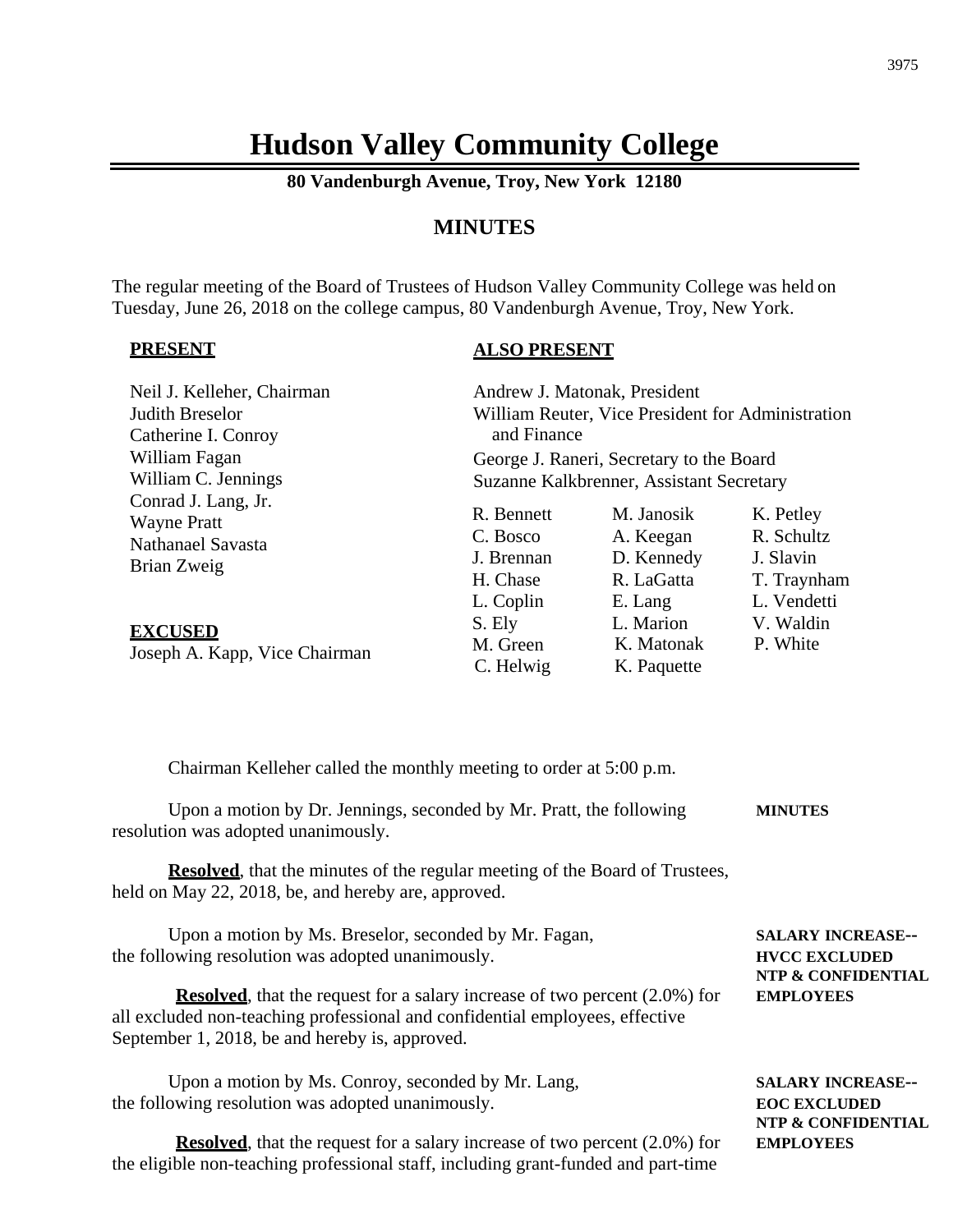staff of the Capital District Educational Opportunity Center, effective September 1, 2018, be and hereby is, approved.

Upon a motion by Mr. Pratt., seconded by Mr. Savasta, the following **RESIDENT TUITION** resolution was adopted unanimously. **RATES FOR 2018-19**

**Resolved,** that the request to extend resident tuition rates for the 2018-19 **FOR DISPLACED** academic year for students from Puerto Rico and the U.S. Virgin Islands displaced **STUDENTS FROM** by hurricanes Maria and Irma, be and hereby is, approved. The resolution **PUERTO RICO &** shall read as follows: **U.S. VIRGIN ISLANDS**

#### **RESOLUTION AUTHORIZING THE EXTENSION OF RESIDENT TUITION RATES FOR THE 2018-19 ACADEMIC YEAR FOR STUDENTS FROM PUERTO RICO AND THE U.S. VIRGIN ISLANDS DISPLACED BY HURRICANES MARIA AND IRMA**

**WHEREAS,** a number of students from Puerto Rico and the U.S. Virgin Islands have been displaced as a consequence of Hurricanes Maria and Irma; and

**WHEREAS**, the Federal Emergency Management Agency (FEMA) has declared Puerto Rico and the U.S. Virgin Islands to be disaster areas in accordance with Major Disaster Declarations 4335, 4336, 4339, and 4340; and

**WHEREAS**, the infrastructure of these island communities have been substantial undermined by these hurricanes and continue to be in a state of disrepair; and

**WHEREAS**, universities and higher education associations across the country have made and are continuing to make efforts to assist students displaced by Hurricanes Maria and Irma in the most expeditious and humanitarian manner possible; and

**WHEREAS**, the SUNY Board of Trustees wishes to extend for another academic year the benefit of resident tuition rates to students displaced by these storms; and

**WHEREAS**, Hudson Valley Community College wishes to extend the benefit of resident tuition rates for the 2018-19 academic year to students from Puerto Rico and the U.S. Virgin Islands who have been displaced by Hurricanes Maria and Irma as a humanitarian response which acknowledges these students' *de facto* New York State residency status due to their inability to return home; now, therefore, be it

**RESOLVED**, that Hudson Valley Community College authorizes the approval to extend the benefit of resident tuition rates for the 2018-19 academic year for students from Puerto Rico and the U.S. Virgin Islands displaced by Hurricanes Maria and Irma.

Upon a motion by Dr. Jennings, seconded by Mr. Lang, the following **COURSE** resolution was adopted unanimously. **SUBSTITUTION**

**Resolved,** that the request for approval of the Course Substitution Policy and Form, as recommended by the Educational Policy and Standards Committee of the Academic Senate, the Interim Vice President for Academic Affairs and the President, be and hereby is, approved. The policy and form shall read as follows:

**ACADEMIC YEAR**

**POLICY AND FORM**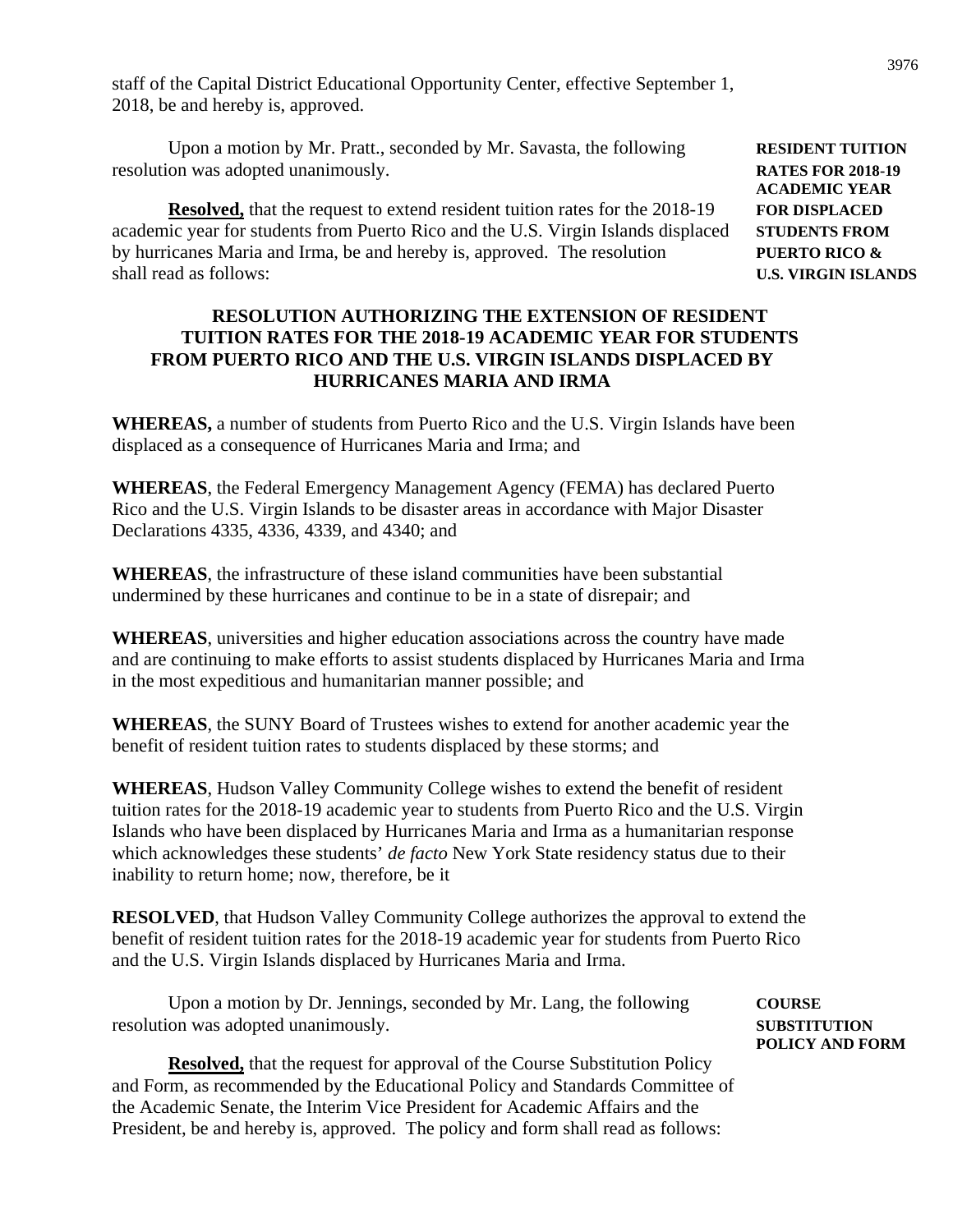#### **Academic Affairs Course Substitution Policy**

#### **Reason the policy is needed:**

- To assure that course substitutions are applicable to degree or certificate completion at HVCC.
- To assure the academic integrity of HVCC curriculum.

# **Purpose of the policy:**

- Outline the specific circumstances under which one course may be substituted for another.
- Identify the individual(s) who may request a course substitution and/or approve a course substitution.
- Define the specific procedures to be followed to seek approval to substitute one course for another.

# **Course Substitution Policy**

**A matriculated student must follow an approved curriculum as published in the College catalog at the time of admission. In rare cases, course substitutions may be requested. Substitution for specific course requirements must be approved by the program department chair in consultation with the chairperson of the department having responsibility for the substituted course.**

#### **Courses may be substituted if they satisfy one or more of the following:**

- Courses at a higher level may be substituted for those at a lower level.
- Courses that have been approved as SUNY general education courses at the SUNY transfer institutions may be accepted for transfer and eligible for substitution. SUNY General Education classification(s) by transfer institutions will be honored by HVCC. All general education courses from non-SUNY institutions must be evaluated for general education classification by the Vice President for Academic Affairs or designee in order to be eligible for substitution of a general education elective requirement.
- Non-equivalent transfer courses may be applied to appropriate elective categories.
- Courses that are 75% equivalent are deemed to be equivalent.
- Courses designated as "honors" may be substituted for non-honors courses, if course content is similar.
- Students who have earned a Bachelor's degree may be permitted to substitute other English courses for English Composition 1 and/or 2.
- Students who have a documented disability (documentation maintained in the Center for Access and Assistive Technology) may request an appropriate course substitution, depending on the nature of the accommodation and the course requirements.

# **Course substitutions may not be made to satisfy the requirements of a transfer institution.**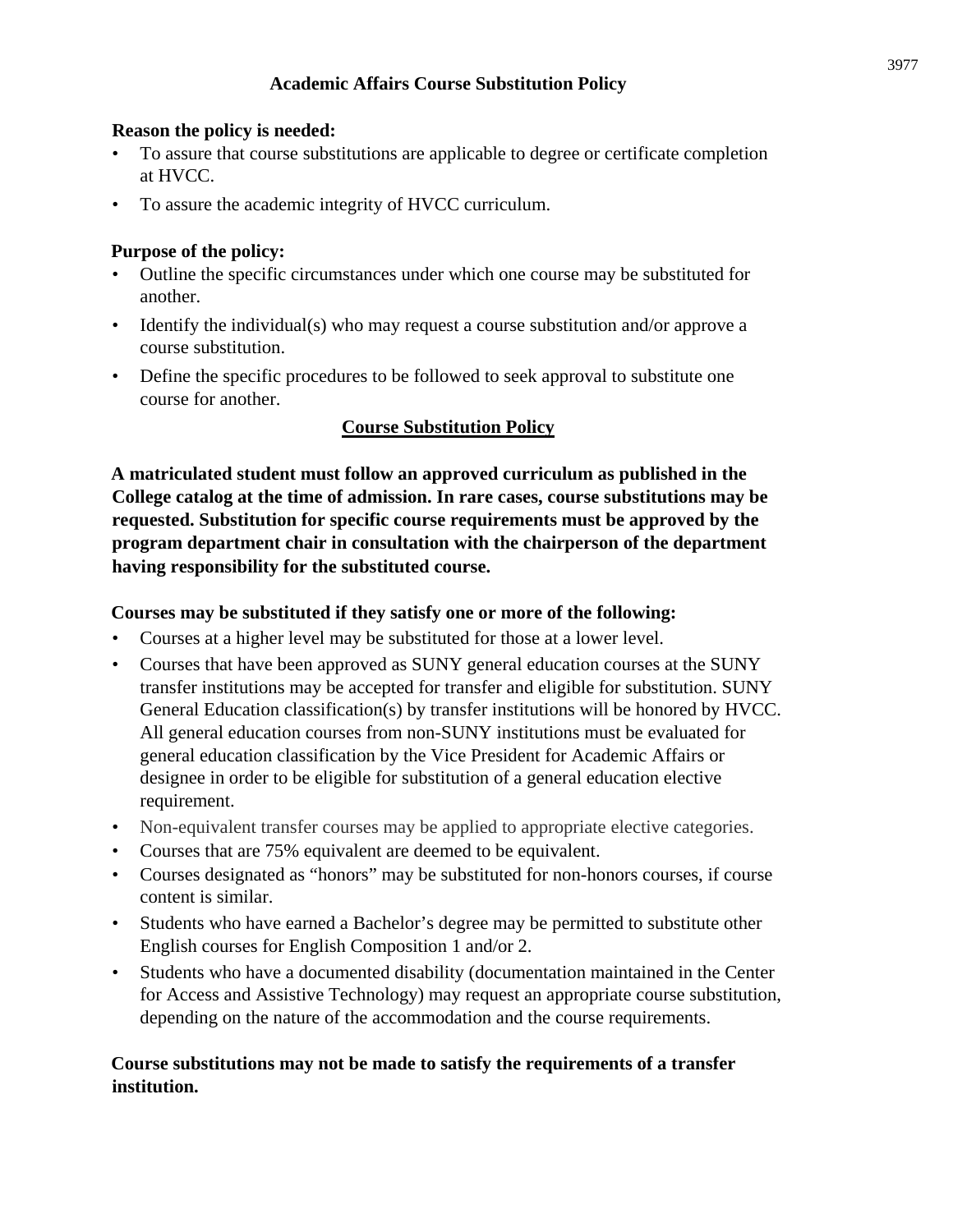#### **Procedure for requesting a course substitution:**

- Course substitution requests must be reviewed and approved, via signature on a completed Course Substitution Form, by the Department Chair and Dean of the department in which the degree or certificate program resides. If necessary, consultation with the subject Department Chair will be indicated on the form. If consultation is not applicable, then an explanation detailing non-applicability will be included in the comments section.
- Completed, approved Course Substitution Forms are submitted to the Registrar's Office.
- Every effort will be made to submit course substitutions to the Registrar's Office by the census date of the semester in which the student is enrolled in the course.
- The Registrar or designee will record the course substitution within 10 business days of the date of receipt by the Registrar's Office. In the event that the Registrar's Office has a question about form, the Registrar will contact the Department Chair who submitted the form. If the question cannot be resolved, then the form will be sent to the appropriate division Dean for review. If the question still cannot be resolved, then the form will be submitted to the Vice President for Academic Affairs for review and resolution. The decision of the Vice President for Academic Affairs is final and cannot be appealed.
- Departments requesting the same substitution for multiple students, and/or departments that request substitutions for required courses and restricted electives during a specific academic year, will be required to evaluate whether there is a need to submit a program revision and, if so, will submit that revision to the Hudson Valley Community College Curriculum Committee.
- Any course substitution request that falls outside the parameters delineated in this policy will be sent to the appropriate Department Chair, division Dean, and the Vice President for Academic Affairs for review and approval.

| Hudson                                                                                                                                                                                                                                                                                                                          |                                           |                                                                 |                                                                                    |                                                                 | <b>COURSE SUBSTITUTION FORM</b>                                                                                                                                                                                                                         |
|---------------------------------------------------------------------------------------------------------------------------------------------------------------------------------------------------------------------------------------------------------------------------------------------------------------------------------|-------------------------------------------|-----------------------------------------------------------------|------------------------------------------------------------------------------------|-----------------------------------------------------------------|---------------------------------------------------------------------------------------------------------------------------------------------------------------------------------------------------------------------------------------------------------|
| Community<br>College                                                                                                                                                                                                                                                                                                            |                                           |                                                                 |                                                                                    |                                                                 | Registrar's Office ■ GUN 136 ■ registrar@hvcc.edu ■ x4574                                                                                                                                                                                               |
| <b>Student Name:</b>                                                                                                                                                                                                                                                                                                            |                                           | HVCC ID Number: H00                                             |                                                                                    | Program:<br><b>Catalog Term:</b>                                |                                                                                                                                                                                                                                                         |
| Please note:                                                                                                                                                                                                                                                                                                                    | ٠<br>٠                                    |                                                                 | Approved substitutions apply to the student's current major and catalog term only. |                                                                 | Substitution in a Hudson Valley Community College degree or certificate program does not imply transferability of the substituted course.<br>Substitution of courses cannot change the number of credits required for degree or certificate completion. |
|                                                                                                                                                                                                                                                                                                                                 | Course(s) to Substitute:                  |                                                                 |                                                                                    |                                                                 | Program Requirement(s):                                                                                                                                                                                                                                 |
| Subject                                                                                                                                                                                                                                                                                                                         | Course #                                  | Title                                                           |                                                                                    | <b>Term Completed</b>                                           | Subject/Course # or Elective Area                                                                                                                                                                                                                       |
|                                                                                                                                                                                                                                                                                                                                 |                                           |                                                                 |                                                                                    |                                                                 |                                                                                                                                                                                                                                                         |
| Student has documented disability (documentation maintained in the Center for Access and Assistive Technology or attached).<br>Course to substitute is at least 75% equivalent in content to required course.<br>Other (explain):<br>Course content expert consulted?<br>Request submitted by:<br>Yes (expert's name):<br>Date: |                                           |                                                                 |                                                                                    |                                                                 |                                                                                                                                                                                                                                                         |
| No consultation necessary because:<br><b>Additional Comments:</b>                                                                                                                                                                                                                                                               |                                           |                                                                 |                                                                                    |                                                                 |                                                                                                                                                                                                                                                         |
|                                                                                                                                                                                                                                                                                                                                 |                                           |                                                                 |                                                                                    |                                                                 |                                                                                                                                                                                                                                                         |
| Signature of Department Chair of Student's Program                                                                                                                                                                                                                                                                              |                                           | Date                                                            |                                                                                    |                                                                 |                                                                                                                                                                                                                                                         |
| Signature of Division Dean                                                                                                                                                                                                                                                                                                      |                                           |                                                                 |                                                                                    |                                                                 | Date                                                                                                                                                                                                                                                    |
|                                                                                                                                                                                                                                                                                                                                 |                                           | Signature of Vice President for Academic Affairs (if necessary) |                                                                                    |                                                                 | Date                                                                                                                                                                                                                                                    |
|                                                                                                                                                                                                                                                                                                                                 | Review for General Education Designation: | Reviewed for Liberal Arts and Science Designation:              | $\neg$ No<br>Yes<br>Yes:<br>NQ                                                     | Registrar's Office Use Only<br>Not Applicable<br>Not Applicable | <b>Date Processed</b><br>Initials                                                                                                                                                                                                                       |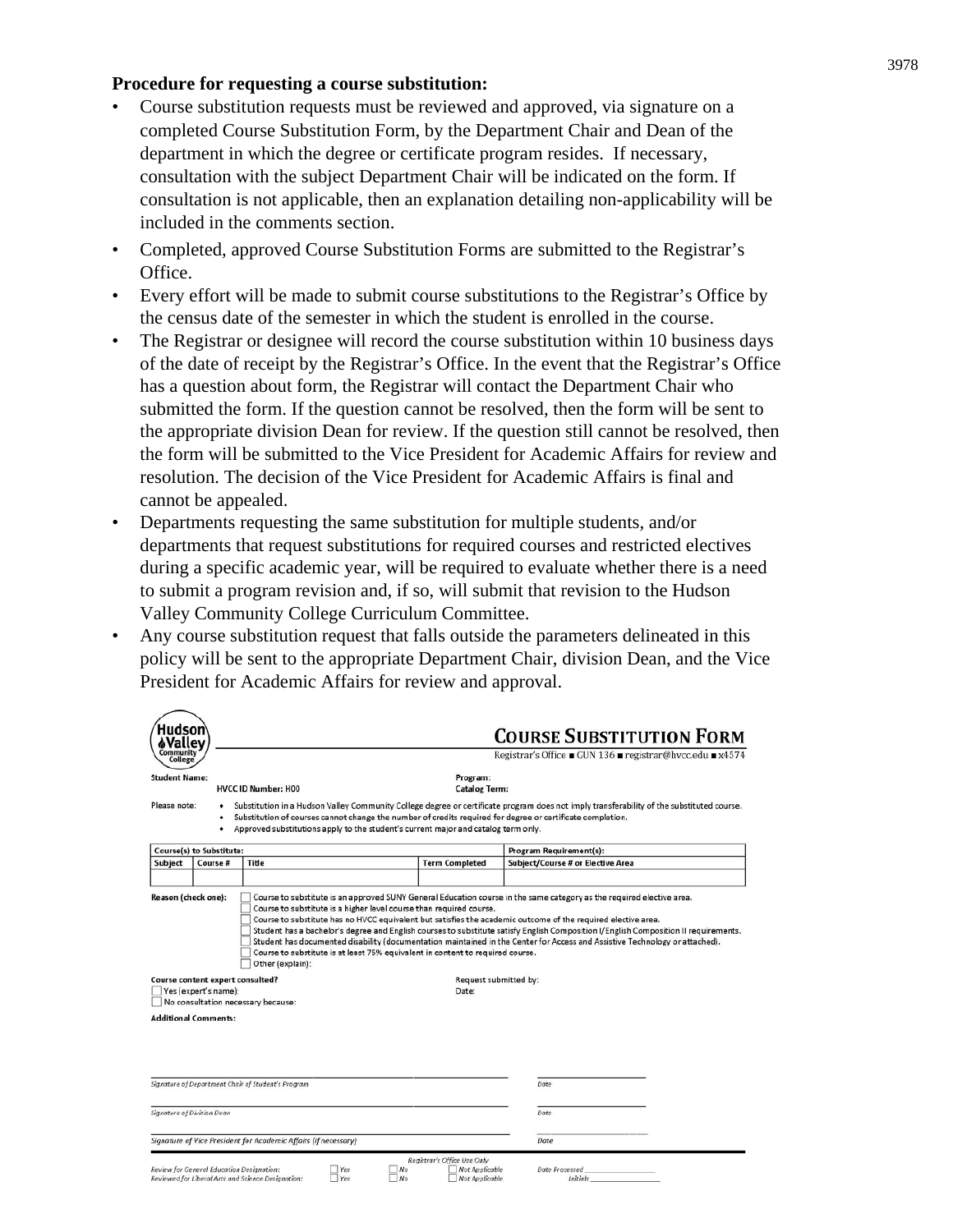Upon unanimous motion and vote, the following resolution was **CHAIRMAN** adopted, with Mr. Lang abstaining. **EMERITUS--**

**THE HON. Resolved,** that the request to award the title of Chairman Emeritus to **CONRAD H. LANG, JR.** The Honorable Conrad H. Lang, Jr., in recognition of his exemplary and dedicated service to Hudson Valley Community College over the past sixteen years (2002-2018) and to extend to him a unanimous vote of thanks on behalf of the college's Board of Trustees and the campus community, be and hereby is, approved. The resolution shall read as follows:

# **APPOINTMENT OF THE HONORABLE CONRAD H. LANG, JR. AS CHAIRMAN EMERITUS OF THE HUDSON VALLEY COMMUNITY COLLEGE BOARD OF TRUSTEES**

**WHEREAS,** the Honorable Conrad H. Lang, Jr. is a life-long resident and prominent citizen of Rensselaer County with multi-generational ties to Hudson Valley Community College and was appointed to the College's Board of Trustees by the Rensselaer County Legislature in 2002, and

**WHEREAS**, the Honorable Conrad H. Lang, Jr. graduated from Troy High School and Union College before receiving his law degree from Albany Law School in 1957, and

**WHEREAS**, the Honorable Conrad H. Lang, Jr. conducted an active private law practice, while also serving as an assistant district attorney in Rensselaer County, following service in the late 1960s as an attorney for the Troy Urban Renewal Agency and chief clerk of the Rensselaer County Surrogate Court, and

**WHEREAS**, prior to his retirement, the Honorable Conrad H. Lang, Jr. served as Rensselaer County Surrogate Court Judge from 1995 to 2002, as a county legislator from 1990 to 1995, as Sand Lake Town Justice from 1982 to 1989 and as Deputy Rensselaer County Clerk from 1970 to 1974, and

**WHEREAS**, the Honorable Conrad H. Lang, Jr. was awarded the Jones Award by the Rensselaer County Bar Association for his commitment to the legal profession, and

**WHEREAS**, the Honorable Conrad H. Lang, Jr. devoted his retirement years to service on the Board of Trustees serving two terms, from 2002 to 2018, and was elected Vice Chairman from 2003 to 2011 and then Chairman from 2011 to 2015, and

**WHEREAS**, the Honorable Conrad H. Lang, Jr. has served as a steadfast champion to the mission of Hudson Valley Community College to provide dynamic, student-centered, comprehensive, and accessible educational opportunities that address the diverse needs of the community, and

**WHEREAS,** the Honorable Conrad H. Lang, Jr. has been a notable advocate for the college among county and state legislators, workforce partners and community leaders, providing an important bridge to public sponsors and private supporters, and

**WHEREAS**, the Honorable Conrad H. Lang, Jr. and his wife Elizabeth are leadership donors providing philanthropic support to the college's Foundation to ensure high-quality higher education at a reasonable cost, and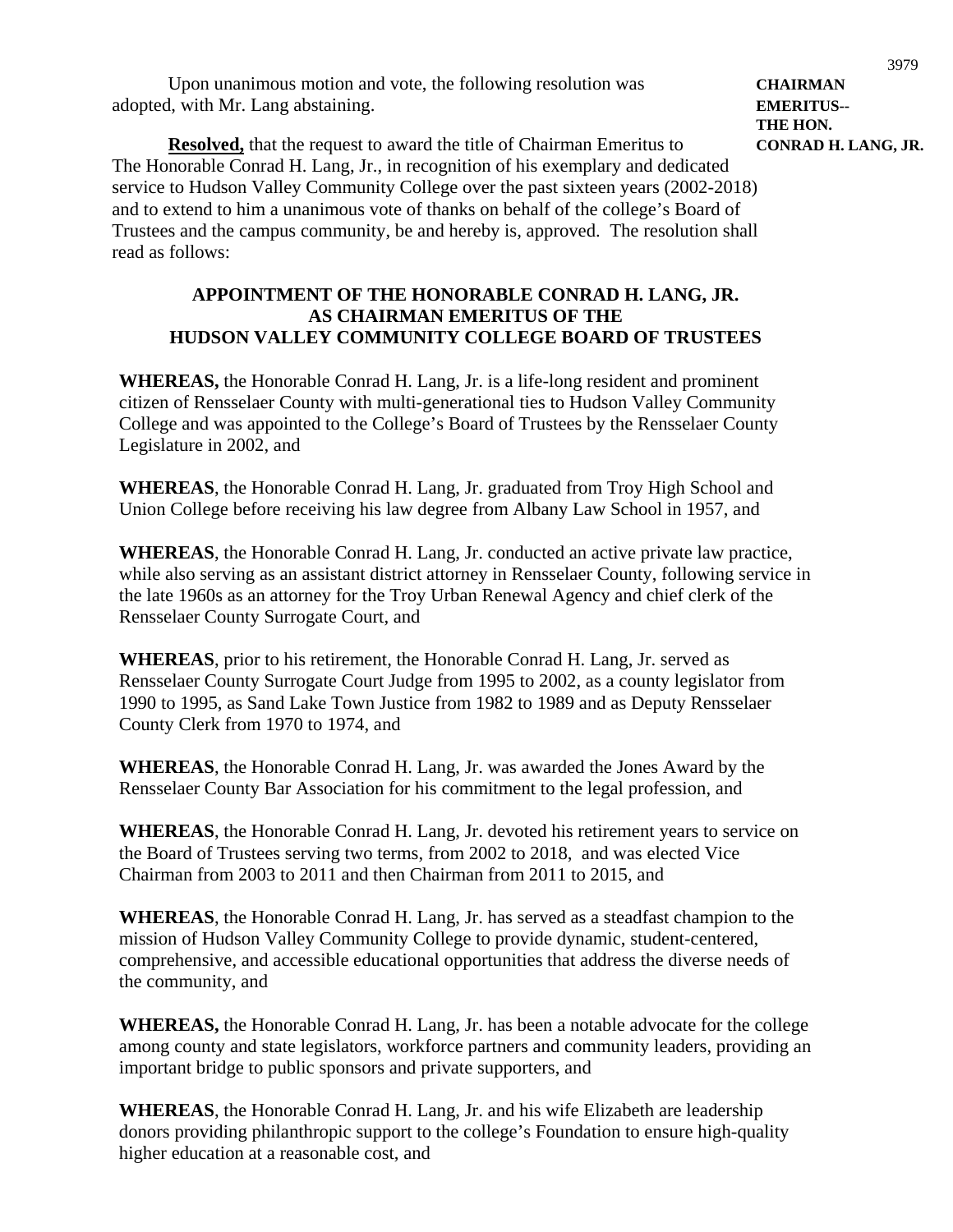**WHEREAS**, the Honorable Conrad H. Lang, Jr. demonstrated leadership through service on numerous committees including the Presidential Search Advisory Committee resulting in the hire of President Andrew J. Matonak, and

**WHEREAS**, the Honorable Conrad H. Lang, Jr.'s father, the Honorable Conrad H. Lang, Sr., served on the College's Board of Trustees from 1953 to 1976, including as Chairman from 1973 to 1976 when the Lang Technical Building was dedicated in his honor, and

**WHEREAS**, the Honorable Conrad H. Lang, Jr. and his wife, Elizabeth, have three children, Jeffrey Thomas Lang, Lisa Lang Karam and Valerie Lang Waldin, J.D., who have continued the family tradition of steadfast service to and support of the College, and

**NOW, THEREFORE, BE IT RESOLVED** that, in special recognition of his distinguished and enduring service and his lasting legacy, the Hudson Valley Community College Board of Trustees wishes to acknowledge the Honorable Conrad H. Lang, Jr. by appointing him as Chairman Emeritus of Hudson Valley Community College, and

**BE IT FURTHER RESOLVED** that this Board herein extends its deepest appreciation to the Honorable Conrad H. Lang, Jr. for his dedication and service to Hudson Valley Community College and to the people of Rensselaer County and the Capital Region, and

**BE IT FURTHER RESOLVED** that this Resolution is recorded in the minutes of the Hudson Valley Community College Board of Trustees Meeting, dated June 26, 2018.

Chairman Kelleher thanked Mr. Lang for his many years of dedicated service, and spoke of how much he and the Lang family have meant to the college; how much the Chairman has relied on him for advice and counsel; and that he would be greatly missed. President Matonak thanked Mr. Lang for being such a great supporter of both him and the college. Mr. Lang thanked everyone for their friendship, and expressed his appreciation for their many contributions for the college.

Upon unanimous motion and vote, the following resolution was **PRESIDENT** adopted. **EMERITUS-- ANDREW J. Resolved,** that the request to award the title of President Emeritus to **MATONAK** Dr. Andrew J. Matonak, in recognition of his exemplary and dedicated service to Hudson Valley Community College over the past thirteen years (2005-2018) and to extend to him a unanimous vote of thanks on behalf of the college's Board of Trustees and the campus community, be and hereby is, approved. The resolution shall

#### **APPOINTMENT OF DR. ANDREW J. MATONAK AS PRESIDENT EMERITUS OF HUDSON VALLEY COMMUNITY COLLEGE**

read as follows:

**WHEREAS,** Dr. Andrew J. Matonak became the sixth president of Hudson Valley Community College on April 18, 2005 and served the college for 13 years, leaving a legacy of impressive growth and innovation in academic programming and support, student services, campus facilities and community partnerships;

**WHEREAS,** President Matonak welcomed United States President Barack Obama to the college in 2009 and President Obama praised the college's workforce development initiatives, and;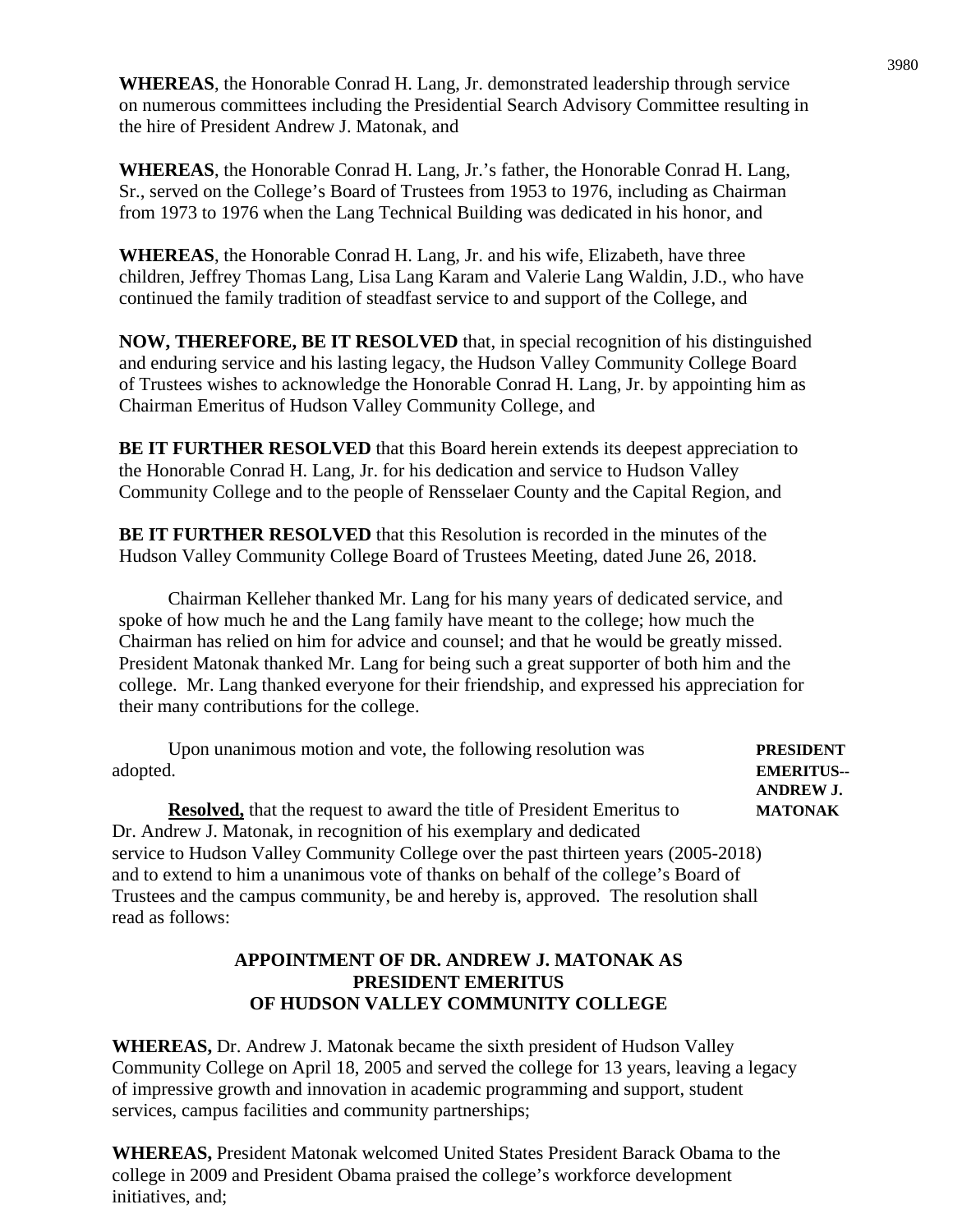**WHEREAS,** the college set enrollment records in three consecutive years and introduced more than 20 new degree and certificate programs to meet regional employer and student demand under President Matonak's leadership, while significantly expanding online offerings and high school pipeline programs, and;

**WHEREAS,** President Matonak's commitment to progressive support services led to increased opportunity for student success and the creation of the tutoring, mentoring and assistance programs at the Center for Academic Engagement, the Center for Access and Assistive Technology; the Marvin Library Learning Commons, New Student Orientation, the Science Study Center, the Wellness Center as well as student access to CDTA bus transportation anywhere in the region, and;

**WHEREAS,** President Matonak oversaw the construction of a pedestrian-friendly, high technology campus with several new state-of-the-art buildings, including the \$47.4 million, 100,000-square-foot Science Center, the \$13.5 million Training and Education Center for Semiconductor Manufacturing and Alternative and Renewable Technologies (TEC-SMART), a \$14.5 million parking garage and a \$9.4 million Administration Building, a \$4.5 million Outdoor Athletic Complex, and the \$14.5 Gene F. Haas Center for Advanced Manufacturing Skills, and;

**WHEREAS,** President Matonak encouraged the creation of student housing near the college, overseeing the sale of the Hy Rosenblum Administration building and subsequent development of College Suites at Hudson Valley by the United Group, and;

**WHEREAS,** President Matonak was a staunch supporter of the Capital District Educational Opportunity Center's mission, faculty, staff and students, and provided oversight during the Center's relocation to a new facility on River Street in downtown Troy, and;

**WHEREAS,** during his time at the college, the Foundation's endowment quadrupled and President Matonak initiated and completed the college's first comprehensive fundraising campaign, the \$10 million "Promise of Our Region" campaign, and secured multi-million dollar grants from the National Science Foundation and U.S. Department of Labor under his leadership, and;

**WHEREAS,** President Matonak led the college's strategic planning and successful Middle States Association reaccreditation processes, including the college's self-study which evaluates and assesses every aspect of operations, from mission, goals and objectives, to academics, student services, administration and strategic planning, and;

**WHEREAS,** in the greater community, President Matonak led partnership efforts as a past president of the New York Community College Association of Presidents and past chairman of the Capital Region Chamber (formerly Albany/Colonie Regional Chamber of Commerce) Board of Directors, and has served as a member of the Capital Region Economic Development Council and on the boards of the Capital Region Chamber, Center for Economic Growth, Capital Region Sponsor-A-Scholar, Capital Region Workforce Investment Board, First Niagara Bank's Regional Advisory Board, Saratoga Economic Development Corporation Board of Governors and Troy 2020 (co-chair), and Voluntary Framework of Accountability (VFA) Advisory Committee of the American Association of Community Colleges, and;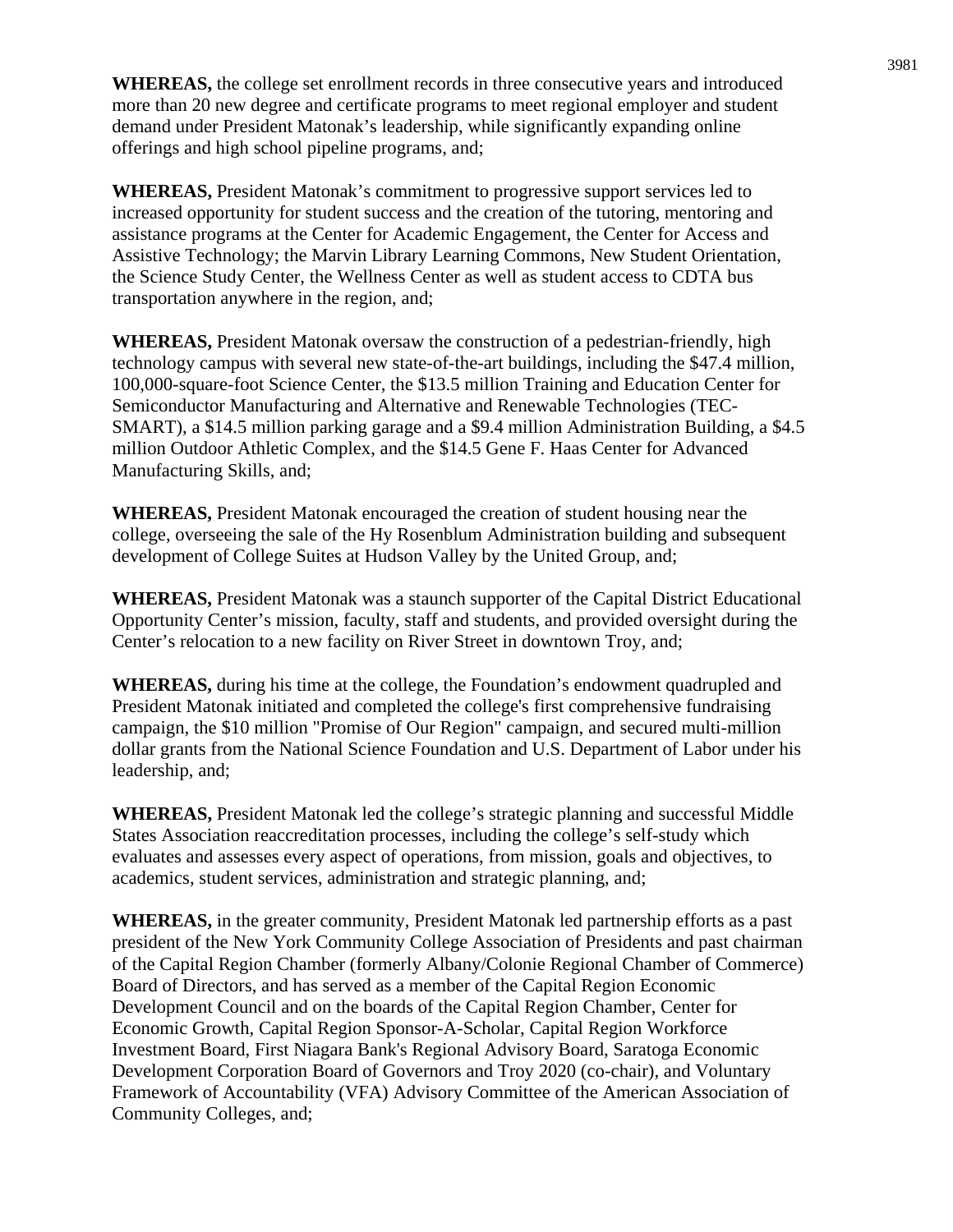**WHEREAS,** President Matonak was honored with a Special Service Commendation by the State University of New York, the University at Albany Foundation Academic Laureate Award, the Hudson Valley Community College Foundation Leadership Award, Willie A. Hammett Award for dedication to college athletics, and the Special Programs Lifetime Achievement Award among other honors, and;

**WHEREAS,** the Class of 2018 created the Drew Matonak Leadership Center in the Siek Campus Center in President Matonak's honor, and the lobby of the Gene F. Haas Center for Advanced Manufacturing Skills lobby will bear his name, and;

**NOW, THEREFORE, BE IT RESOLVED** that, in special recognition of his distinguished and enduring service, the Hudson Valley Community College Board of Trustees wish to acknowledge President Andrew J. Matonak by appointing him as President Emeritus of Hudson Valley Community College, and;

**BE IT FURTHER RESOLVED** that this Board herein extends its deepest appreciation to President Andrew J. Matonak for his dedication to Hudson Valley Community College and to the people of Rensselaer County and the Capital Region, and;

**BE IT FURTHER RESOLVED** that this Resolution is recorded in the minutes of the Hudson Valley Community College Board of Trustees Meeting, dated Tuesday, June 26, 2018.

Chairman Kelleher said that it had been a real pleasure to work with President Matonak; how much he appreciated how well he kept the Board informed; his dedication to the college; and that he will be greatly missed. President Matonak said that everything that was accomplished was done together, with the leadership of the Board and the good, hard work of the faculty and staff, and that it had been his honor to work with everyone.

Chairman Kelleher asked Trustee Judy Breselor to read the following resolution.

| Upon unanimous motion and vote, the following resolution was                        | <b>DEAN</b>         |
|-------------------------------------------------------------------------------------|---------------------|
| adopted.                                                                            | <b>EMERITUS--</b>   |
|                                                                                     | <b>CHRISTINE A.</b> |
| <b>Resolved,</b> that the request to award the title of Dean Emeritus to            | <b>HELWIG</b>       |
| Christine A. Helwig, in recognition of her exemplary and dedicated                  |                     |
| service to Hudson Valley Community College over the past thirty-eight (1980-2018)   |                     |
| and to extend to her a unanimous vote of thanks on behalf of the college's Board of |                     |
| Trustees and the campus community, be and hereby is, approved. The resolution shall |                     |
| read as follows:                                                                    |                     |

# **APPOINTMENT OF CHRISTINE A. HELWIG AS DEAN EMERITUS OF HUDSON VALLEY COMMUNITY COLLEGE**

**WHEREAS**, Christine A. Helwig received her Bachelor's Degree from Russell Sage College in Economics and Management and transferred to complete her Master's Degree in Educational Administration from the University at Albany, and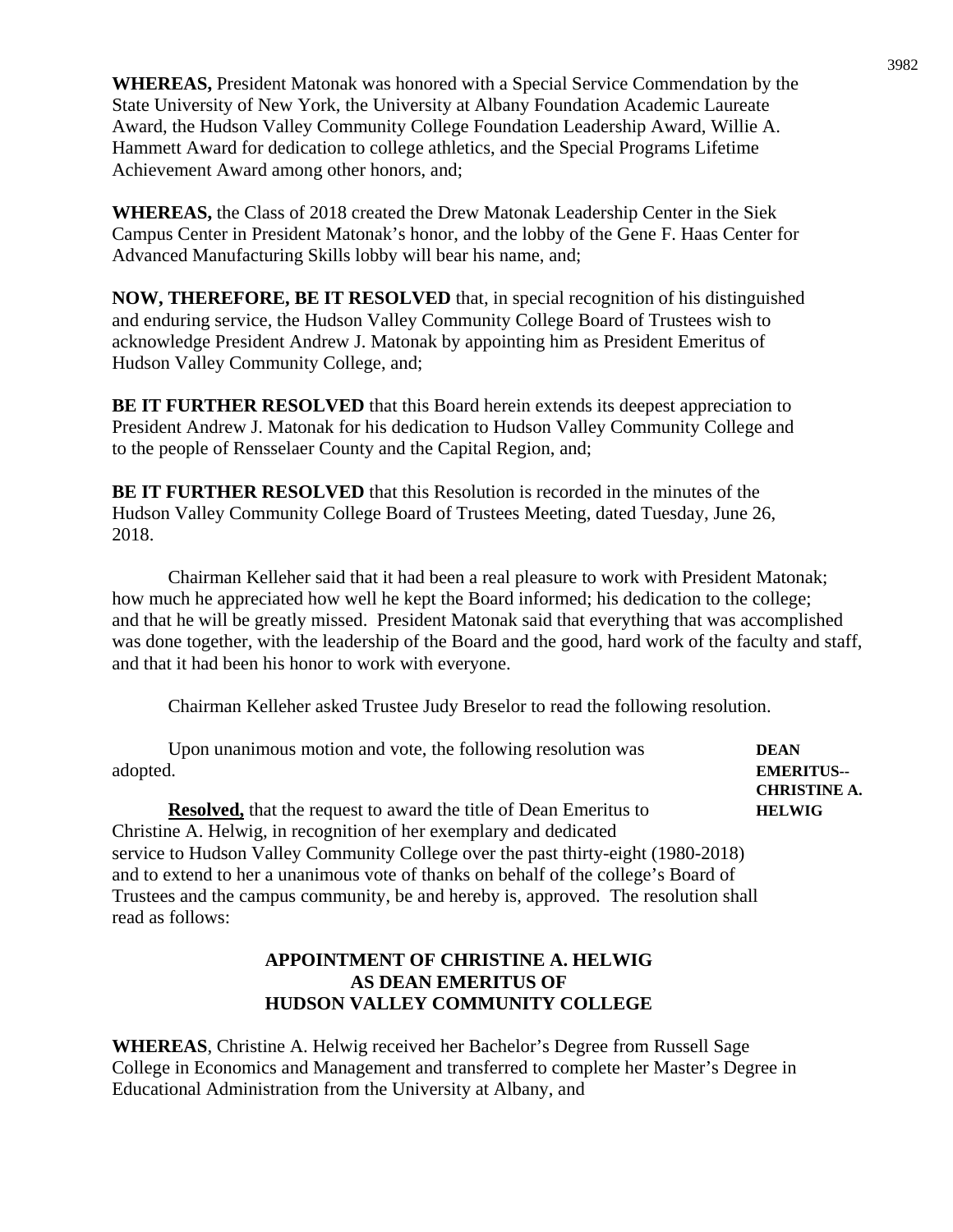**WHEREAS**, Chris began her career at Hudson Valley Community College in 1980 as a Personnel Technician and moved on to subsequent positions with increasing responsibility in the Office of Continuing Education, serving as Assistant Director, Associate Director and Interim Dean, compiling a reputation in all these positions for her professionalism, diligence and good nature, and

**WHEREAS**, Chris was then appointed Director of Community and Professional Education, with overall responsibility for non-credit programming as well as credit scheduling and where she created a positive team atmosphere in her department that led to increased creditfree coursework as well as revenue for the college, and

**WHEREAS**, in recognition of her proven track record of success, Chris was named Associate Dean and later promoted to Dean of Educational Outreach and Academic Services where she assumed further responsibility with good nature and management skill overseeing Instructional Technologies, Viking Video Technologies, Distance Learning Office, College in the High School programs, and the Center for Effective Teaching as well as Community and Professional Education and the Scheduling Office, and

**WHEREAS,** Chris has been previously recognized for her dedication, positive attitude and spirit of teamwork with the Department Chairperson's Recognition Award, the Marco J. Silvestri Award for Service to the Academic Senate and the SUNY Chancellor's Award for Excellence in Professional Service, further solidifying her reputation on campus as an agent of positive change and cooperation, and

**WHEREAS**, Chris has been an invaluable resource to the campus community for more than thirty years, serving in a leadership role on innumerable committees that worked toward the betterment of the college, including the President's Cabinet, the Banner Steering Committee, the Academic Senate and its Curriculum Committee, and the Middle States Accreditation Steering Committee, the Strategic Technology Committee, and

**WHEREAS**, Chris has also been an active member of the Rensselaer County community, the Saint Henry's Roman Catholic Church community and the Averill Park School District community, having given her time and talent to each in good measure, and

**WHEREAS**, Chris demonstrates her service to Hudson Valley Community College in her continuous attention to detail, her work ethic and her spirit of camaraderie.

**NOW, THEREFORE, BE IT RESOLVED** that, in special recognition of her unique contributions and her exemplary and devoted service to Hudson Valley Community College throughout her career, the Hudson Valley Community College Board of Trustees hereby appoints Christine A. Helwig as Dean Emeritus, and

**BE IT FURTHER RESOLVED** that this Board hereby extends its deepest appreciation, a unanimous vote of thanks and all due respect to Chris on behalf of the college's Board of Trustees and the entire campus community, and

**BE IT FURTHER RESOLVED** that this Resolution shall be recorded in the minutes of the Hudson Valley Community College Board of Trustees meeting, dated June 26, 2018.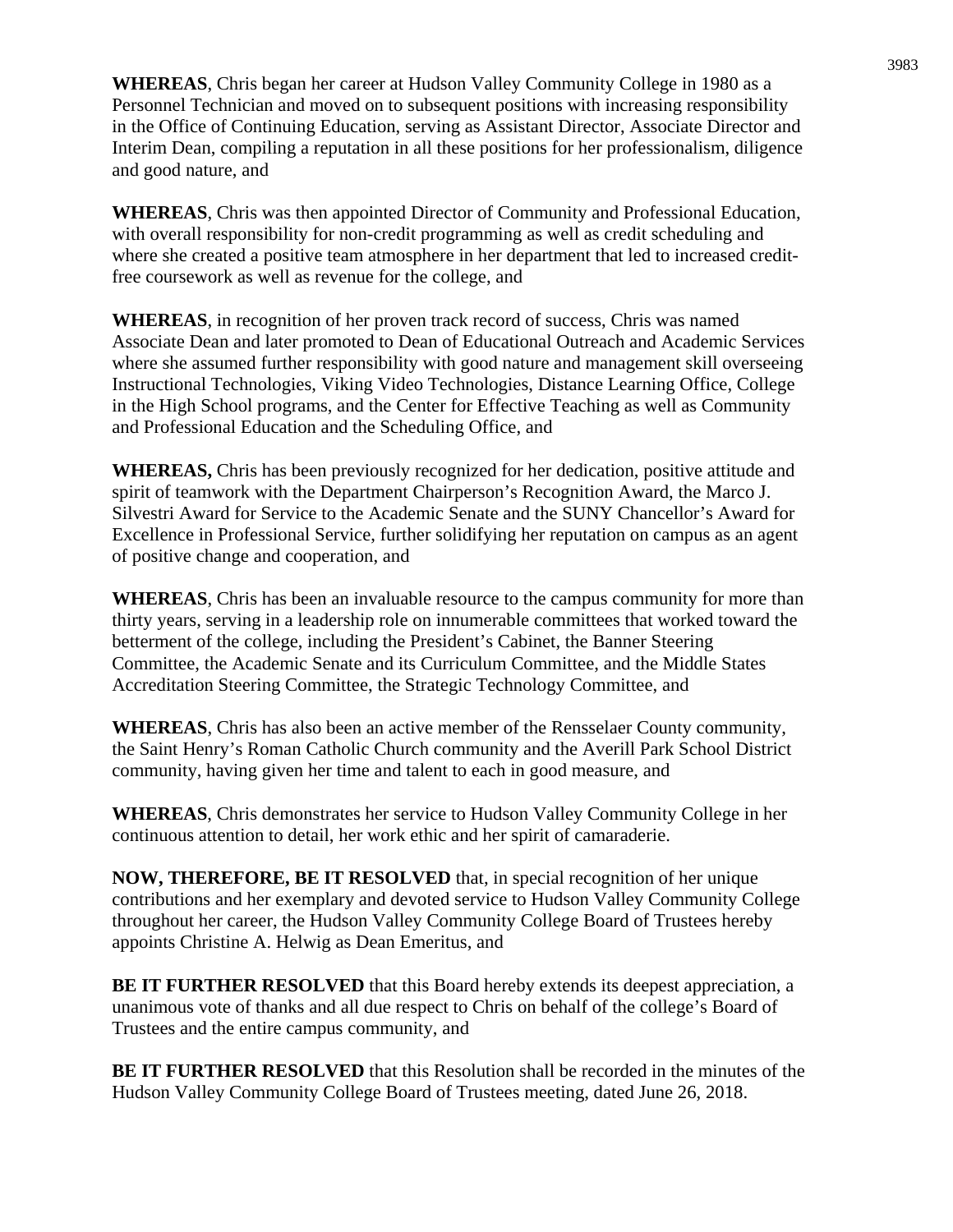Chairman Kelleher noted that Dean Helwig was one of the first people he met when he came to work at the college in 1987. He noted whenever the college needed someone to step up, Dean Helwig was always there, ready and willing to serve, and noted how much she will be missed. President Matonak stated that he always referred to Dean Helwig as "the rock;" that she had touched so many lives of our students, and that she will be hard to replace. Dean Helwig said that it had been an honor and a privilege to be a part of this great institution and that she felt lucky to have been able to spend her career in a place as special as Hudson Valley Community College.

|    | <b>INFORMATION ITEMS</b><br>The following information items were noted:                                                                                                           | <b>INFORMATION</b><br><b>ITEMS</b> |  |
|----|-----------------------------------------------------------------------------------------------------------------------------------------------------------------------------------|------------------------------------|--|
|    | A. FULL-TIME NON-TEACHING PROFESSIONALS<br>1. Administration and Finance<br>Kailee Baker, Assistant for Financial Analysis,<br>Cashier's Office,<br>f/t appt., eff. $6/25/18$     | \$38,000/yr                        |  |
|    | 2. Enrollment Management and Student Development<br>Mary Patton, Admissions Counselor,<br>Admissions,<br>f/t appt., eff. $6/10/18$ or thereafter                                  | \$40,000/yr                        |  |
|    | 3. Educational Opportunity Center<br>Alice Broussard, Assistant Coordinator,<br><b>Institutional Advancement,</b><br>f/t appt., eff. $5/29/18$ or thereafter                      | \$46,000/yr                        |  |
|    | 4. School of Liberal Arts and Sciences<br>Jennifer Gbur, Technical Assistant,<br>Biology, Chemistry and Physics,<br>f/t appt., eff. $5/31/18$ or thereafter                       | \$35,000/yr                        |  |
|    | <b>B. NON-INSTRUCTIONAL EMPLOYEES/CLASSIFIED STAFF</b><br>1. Administration and Finance<br>Alicia Wilkerson, Principal Account Clerk,<br>Purchasing,<br>f/t appt., eff. $6/11/18$ | \$18.9561/hr                       |  |
| 1. | <b>C. PART-TIME FACULTY</b><br>Academic Affairs<br>Paul D'Avella, Instructor,<br>Community and Professional Education,<br>$p/t$ appt., eff. $5/18/18$ or thereafter               | \$25.00/hr                         |  |
|    | Kim Diaz, Instructor,<br>Community and Professional Education,<br>$p/t$ appt., eff. $5/18/18$ or thereafter                                                                       | \$25.00/hr                         |  |
|    | Brian Huskie, Instructor,<br>Community and Professional Education,<br>$p/t$ appt., eff. $5/18/18$ or thereafter                                                                   | \$25.00/hr                         |  |
|    |                                                                                                                                                                                   |                                    |  |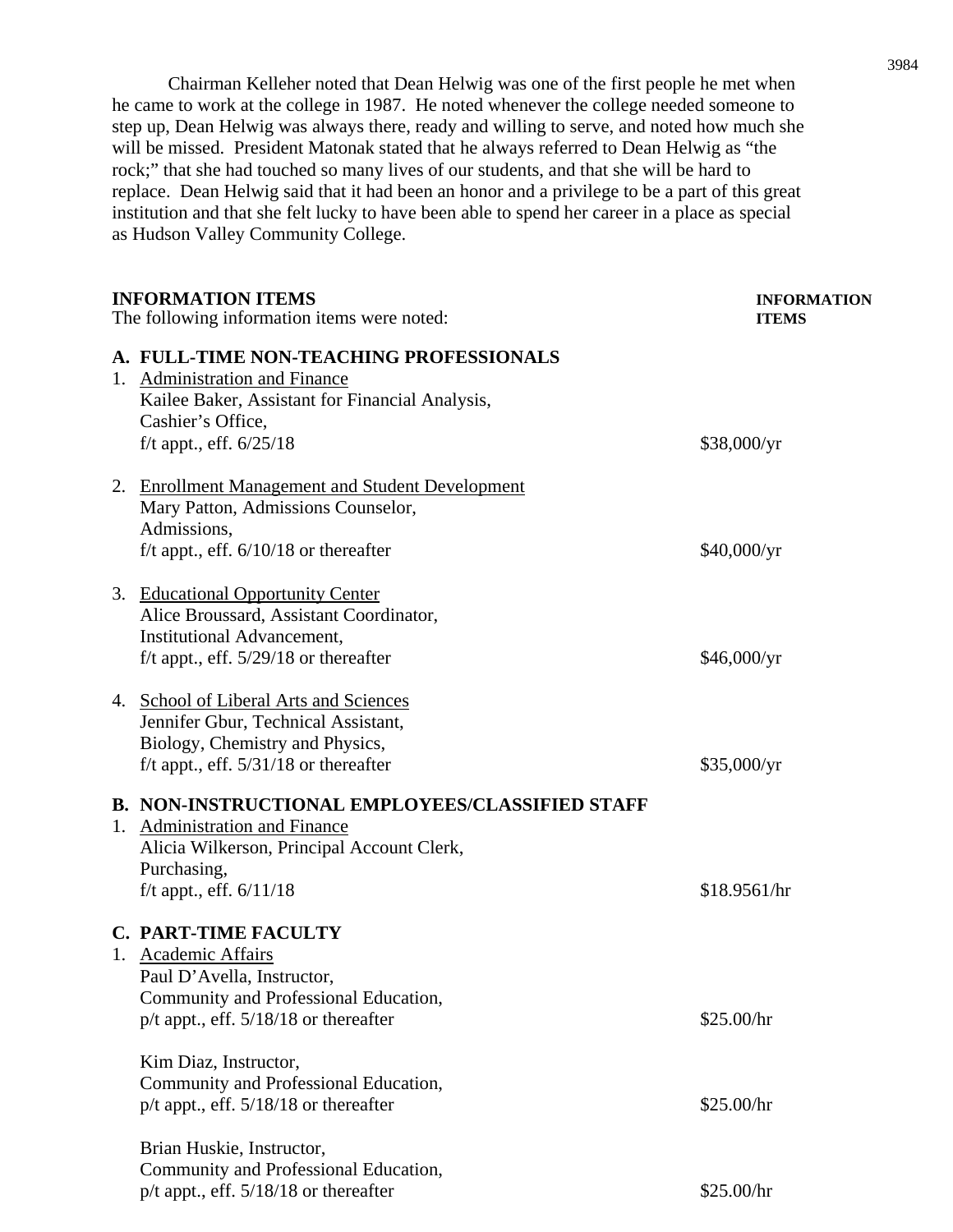|    | Kate Jones, Instructor,<br>Community and Professional Education,<br>p/t appt., eff. 5/18/18 or thereafter                                                             | \$30.00/hr    |
|----|-----------------------------------------------------------------------------------------------------------------------------------------------------------------------|---------------|
|    | Matthew Lambert, Instructor,<br>Community and Professional Education,<br>$p/t$ appt., eff. $5/18/18$ or thereafter                                                    | \$25.00/hr    |
|    | Carol Sukinik, Instructor,<br>Community and Professional Education,<br>$p/t$ appt., eff. $5/18/18$ or thereafter                                                      | \$25.00/hr    |
|    | Sarah Weed, Instructor,<br>Community and Professional Education,<br>$p/t$ appt., eff. $5/18/18$ or thereafter                                                         | \$30.00/hr    |
|    | Lucille Dianna Wells, Instructor,<br>Community and Professional Education,<br>$p/t$ appt., eff. $5/18/18$ or thereafter                                               | \$25.00/hr    |
|    | Lindsey Winterbourne, Instructor,<br>Community and Professional Education,<br>$p/t$ appt., eff. $5/18/18$ or thereafter                                               | \$30.00/hr    |
| 2. | <b>School of Liberal Arts and Sciences</b><br>Blain Goverski, Instructor,<br>Individual Studies (HS Model),<br>p/t appt., eff. 6/1/18                                 | \$0           |
| 3. | <b>School of Business</b><br>Vishwanath Akuthota, Instructor,<br>Computing and Information Science,<br>p/t appt., eff. 5/18/18 or thereafter                          | $$1,113$ /sch |
|    | <b>D. PART-TIME NON-TEACHING PROFESSIONALS</b><br>1. Academic Affairs<br>Kathryn Agan, Camp Counselor<br>Kids on Campus,<br>$p/t$ appt., eff. $5/10/18$ or thereafter | \$10.40/hr    |
|    | Daniel Bentley, Assistant Coach,<br>Kids on Campus,<br>$p/t$ appt., eff. $7/9/18$                                                                                     | \$200/wk      |
|    | Shay Curtis, Assistant Coach,<br>Kids on Campus,<br>p/t appt., eff. 7/9/18                                                                                            | \$200/wk      |
|    | Mackenzie Julien, Camp Counselor<br>Kids on Campus,<br>p/t appt., eff. 5/10/18 or thereafter                                                                          | \$10.40/hr    |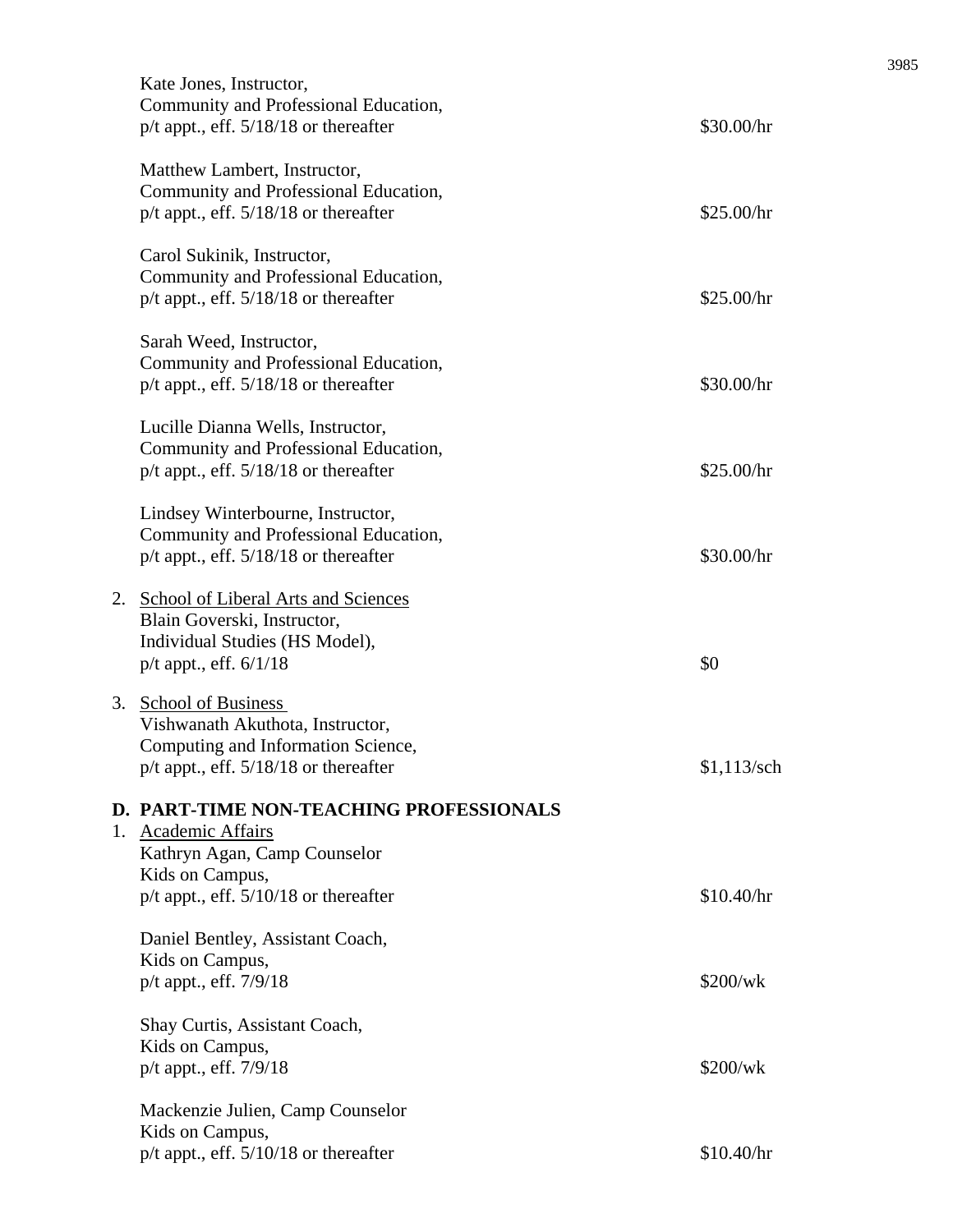| Makenzie Minkler, Camp Counselor<br>Kids on Campus,<br>$p/t$ appt., eff. $5/10/18$ or thereafter  | \$10.40/hr |
|---------------------------------------------------------------------------------------------------|------------|
| Joshua Rennells, Camp Counselor<br>Kids on Campus,<br>$p/t$ appt., eff. $5/10/18$ or thereafter   | \$10.40/hr |
| Thomas Rennells, Camp Counselor<br>Kids on Campus,<br>$p/t$ appt., eff. $5/10/18$ or thereafter   | \$10.40/hr |
| Cameron Shoemaker, Camp Counselor<br>Kids on Campus,<br>$p/t$ appt., eff. $5/10/18$ or thereafter | \$10.40/hr |
| Rebekah Zimmerman, Camp Counselor<br>Kids on Campus,<br>$p/t$ appt., eff. $5/10/18$ or thereafter | \$10.40/hr |

# **E. RETIREMENTS**

- 1. Sharyn Bouck, Data Analysis Coordinator I, Admissions, eff. 7/13/18
- 2. Chandra Burkhart, *Senior Computer Operator, Information Technology Services,* eff. 6/22/18
- 3. Rosemarie Crisafulli, Counselor, E.O.C., eff. 7/20/18
- 4. John Henk, Laboratory Assistant, Information Technology Services, eff. 7/10/18
- 5. Janice Hindes, Education Specialist/Professor, Individual Studies, eff. 7/30/18
- 6. Christina Jahn, Secretary I, E.O.C., eff. 7/20/18
- 7. Sherry LaMarche, Clerk Library, eff. 6/4/18
- 8. Robert Matthews, Professor, Library, eff. 7/30/18
- 9. Mary Page*, Data Analysis Coordinator II, Office of Planning and Research,* eff. 7/20/18
- 10. Susan Stiner, Assistant Professor, Biology, Chemistry and Physics, eff. 7/30/18

# **F. RESIGNATION**

- 1. Cathleen Campchero, SSEP Coordinator/Advisor, Human Services, eff. 5/16/18
- 2. Giacomo Giglio, Assistant Men's Soccer Coach, Intercollegiate Athletics, eff. 5/26/18
- 3. Joshua Martin, Advising Specialist, Liberal Arts, eff. 6/29/18
- 4. Brian Planz, Assistant Lacrosse Coach, Intercollegiate Athletics, eff. 5/26/18

# **G. ALCOHOLIC BEVERAGE REQUEST**

1. Celebration of Drew and Karen Matonak, Science Center, 6/26/18

# **H. HVCC MONTHLY FINANCIAL REPORTS**

- 1. Current Unrestricted Fund Revenues & Expenditures, period ending 5/31/18
- 2. 2017-2018 Fiscal Year Operating Budget, Current Year Enrollment, as of 5/31/18

# **I. HUDSON VALLEY COMMUNITY COLLEGE FOUNDATION, INC.**

1. In honor of President Andrew J. Matonak's service, commitment and dedication to Hudson Valley Community College, on June 20, 2018 the Hudson Valley Community College Foundation, Inc.'s Board of Directors designated \$3,000 to be awarded in FY2018 to the fund and/or scholarship of President Matonak's choice.